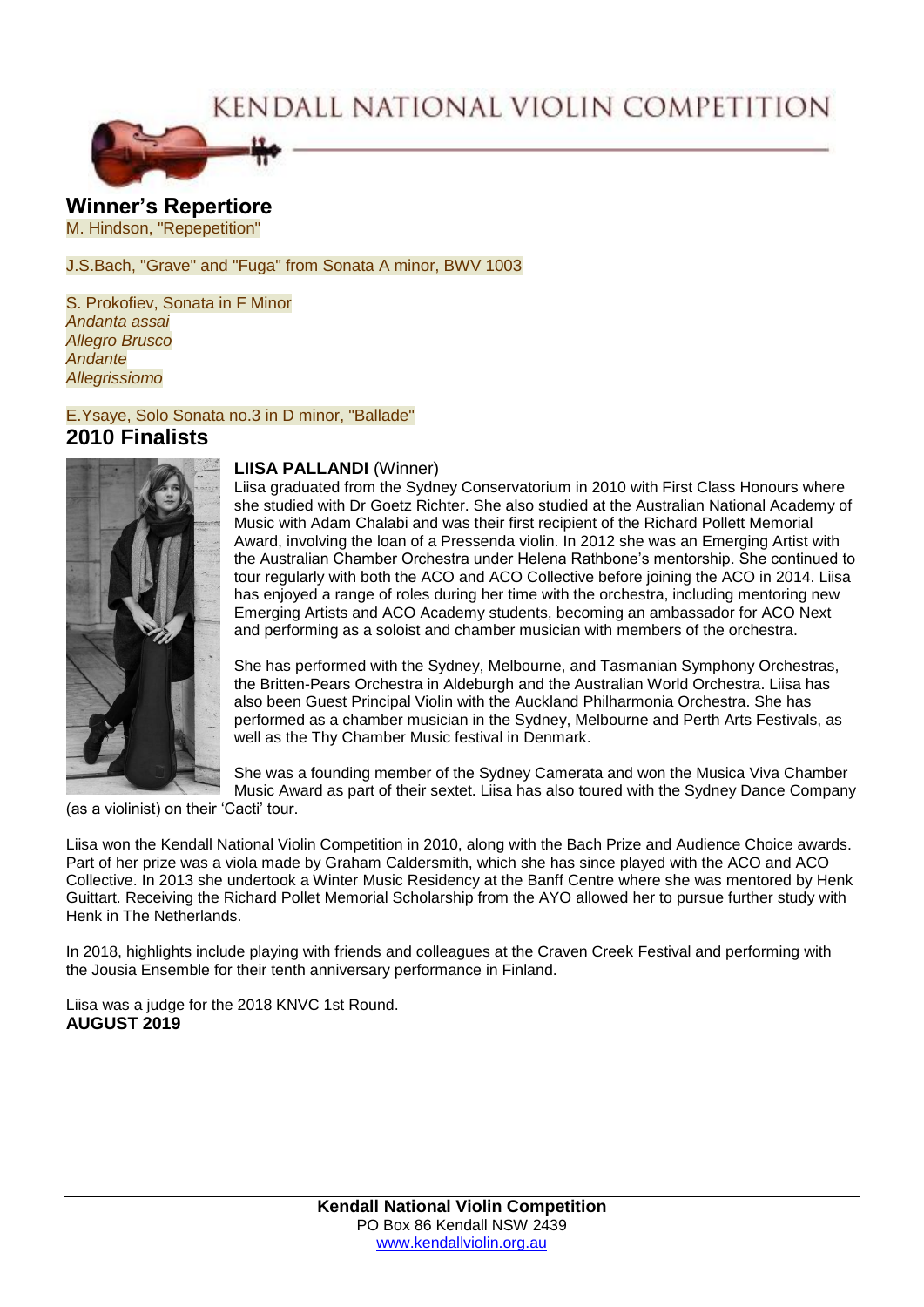

# **JAMES DONG**

James began learning the violin at the age of 6 and has studied with Sook Yoon, Mark Drummond, Robert Wakely, George Vi, Prof. Ole Bohn and Prof, Igor Ozim. He is currently completing a postgraduate degree at the Mozarteum University of Salzburg with Prof. Esther Hoppe, and works as assistant teacher to her class.

In 2012 he won 1st place at the Kendall National Violin Competition and Gisborne International music competition. In 2014 he became the first student in the history of the Sydney Conservatorium of music to receive full marks for the final recital.

In 2016 he won the Australian concerto competition as well as 3rd place at the Lipizer international violin competition in Italy.

In January 2018 he began learning the viola and won 2nd prize at the Australian Classical Youth Music Competition in Geelong, as well as 2nd prize at the 2019 Vienna Classic Strings international viola competition.

James' other musical interests include playing the piano, clarinet, and composing. **AUGUST 2019**



# **LACHLAN O'DONNELL**

Lachlan is a Sydney-based violinist/violist who regularly performs throughout Australia and abroad as a soloist, chamber musician and orchestral leader

Ensembles with which he appears on a regular basis include the Australian Chamber Orchestra, the Sydney, Melbourne and Queensland Symphony Orchestras, Orchestra Victoria, the Melbourne Chamber Orchestra, and the Adelaide Symphony Orchestra (as guest Associate Concertmaster).

As a soloist, Lachlan has appeared at major concert halls throughout Europe and Australia, performed live broadcasts for ABC Classic FM, 3MBS, WQXR New York and SRF2 Swiss radio, and has performed concerti with the Lucerne Festival Academy Orchestra, Queensland Symphony Orchestra, Orchestra Victoria and ACO Collective, the Australian Chamber Orchestra's regional touring ensemble. He has appeared at major international festivals including the Lucerne Festival (Switzerland), the Aldeburgh Festival (U.K.), Pisteur d'Etoiles (France), the Melbourne Festival, the Queensland Music Festival and the Musica Viva Chamber Music Festival (Australia).

In 2017 he is performing solo works of J.S. Bach and H.I.F. Biber at festivals and concert venues throughout Europe as part of *What Will Have Been*, a production by the Australian contemporary circus company Circa.

A keen advocate of new music, Lachlan is a regular guest performer with Ensemble Offspring (Sydney) and Kupka's Piano (Brisbane), and has worked closely as a soloist/chamber musician with leading composers including Pierre Boulez, Phillippe Manoury, Isabel Mundry, Brett Dean, Elena Kats-Chernin, Chris Dench and Anthony Pateras.

He has a strong interest in music education, regularly conducting workshops at regional conservatoriums throughout the eastern states, and has guest-lectured in contemporary music and extended performance techniques at the Australian National University, Canberra.

Lachlan holds a B.Mus in Advanced Performance (Hon.) from Griffith University and a M.Phil from the University of Queensland. **AUGUST 2018**